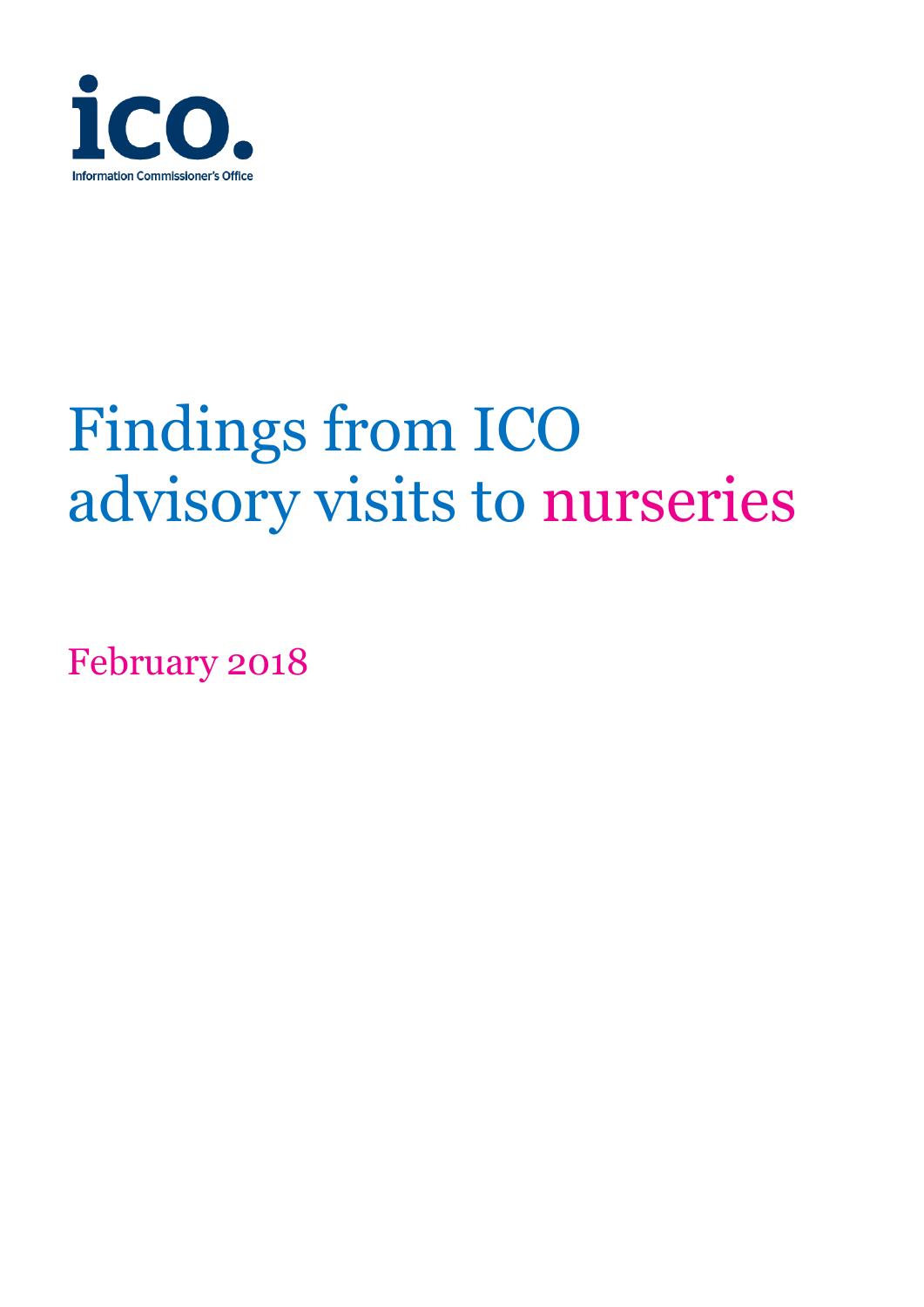#### Executive summary

The Information Commissioner's Office (ICO) enforces and promotes compliance with the Data Protection Act 1998 (the DPA), which contains eight principles of good information handling. The ICO will maintain an equivalent role in respect of the General Data Protection Regulation (the GDPR), which will take effect in the United Kingdom from 25 May 2018.

The ICO's Assurance Department is responsible for promoting good practice in relation to personal information handling. We undertook a project looking at private and state funded nurseries to help the sector improve its data protection compliance. We chose nurseries as a focus sector due to the vast number of links nurseries have with local government; the sharing of personal information with other organisations such as social care services; and the often limited resources nurseries have available to dedicate to data protection compliance.

### Approach

During 2016 and 2017, 11 data protection advisory visits were carried out at nurseries across England, Scotland and Wales.

Advisory visits take place over one day and are a free and informal way for the Assurance Department to provide practical advice and guidance to small organisations on data protection compliance. They focus on security, records management and requests for personal data. A short report is produced and provided to the organisation, which highlights areas of good practice and areas for improvement.

The nurseries for this project were selected by approaching larger nursery chains' head offices and also by looking at the previous contact nurseries have had with the ICO. Contact with the ICO included: seeking advice, reporting information security incidents or responding to the ICO regarding complaints received from members of the public.

This overview report identifies the common themes and trends identified during the course of these 11 advisory visits. We hope this will help nurseries improve their data protection compliance.

## Typical processing of personal data by nurseries

Nurseries process both paper and electronic records relating to children in their care, their parents/guardians and members of nursery staff.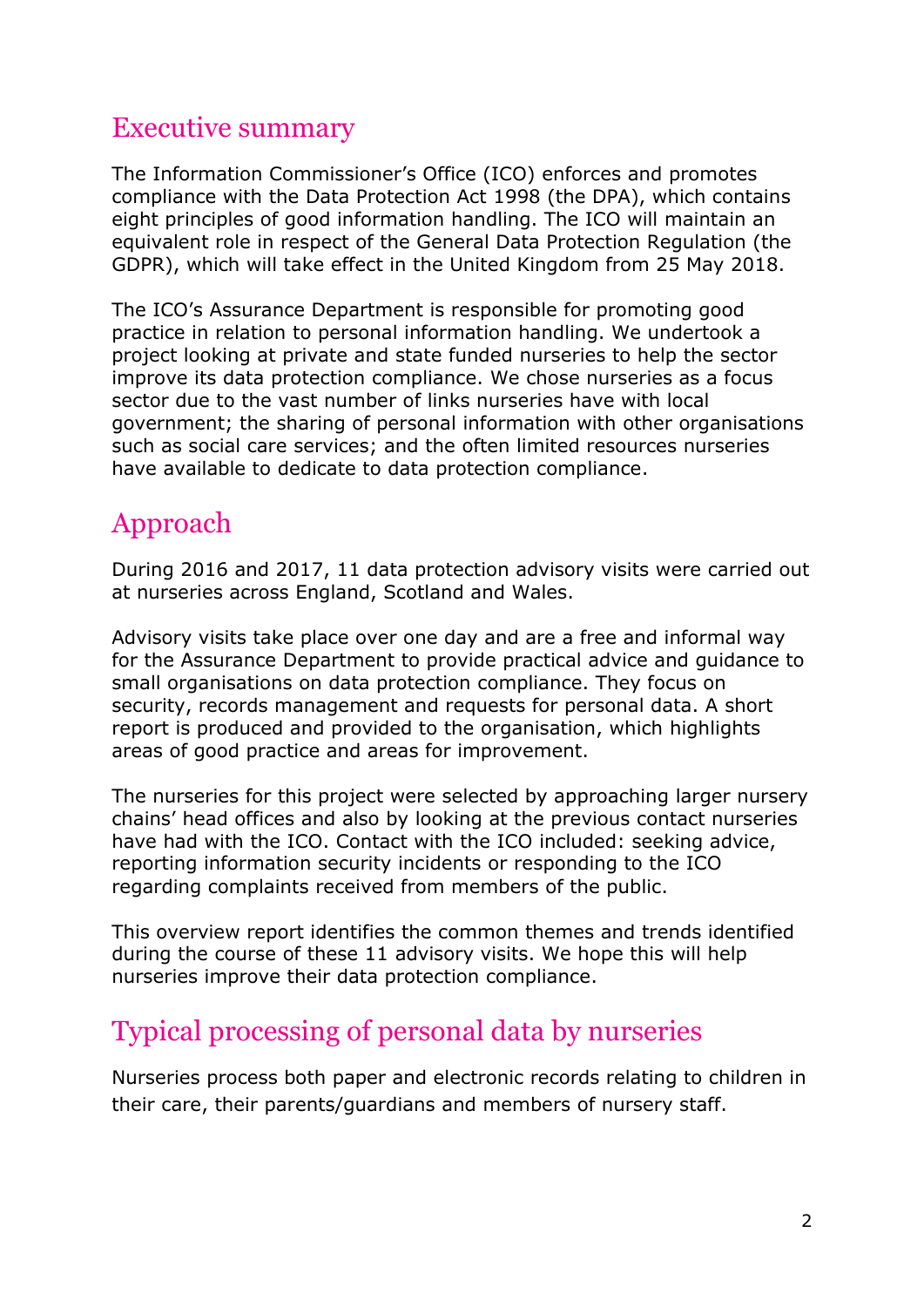Nurseries process a limited amount of sensitive personal data, including health information relating to the children in their care and staff sickness records.

Other information typically held includes: names, contact information, financial information, children's likes/dislikes and behaviour, whether the parent/guardian is in receipt of tax credits, whether the parent/guardian is claiming free nursery care from the local council and attendance lists.

Personal information is either held electronically in computer databases or manually in filing cabinets.

# Areas of good practice

In most nurseries we visited we noted that:

- $\checkmark$  A data protection policy, confidentiality or related policies were in place and these were reviewed regularly. In most cases, employees also had to read and sign to confirm that they understood the content of nursery policies. Additionally, the policy was regularly discussed during discussions with staff at team meetings or 1-2-1 sessions.
- $\checkmark$  Robust physical security measures were in place at the majority of nursery sites we visited, which consisted of either fingerprint entry systems, intercom/buzz entry or entry based on prior agreement with the nursery. All visitors also had to sign in at reception and were accompanied at all times by a member of nursery staff, which is good practice.
- $\checkmark$  The majority of nurseries we visited had either cross cutting shredders to destroy confidential waste, or they used a third party company to remove and securely destroy their confidential waste.
- $\checkmark$  All nurseries we visited gained specific consent for taking photographs of children and sharing personal information with other organisations, where this was required. Under the GDPR, consent is one of [six available lawful basis](https://ico.org.uk/for-organisations/guide-to-the-general-data-protection-regulation-gdpr/lawful-basis-for-processing/) for processing personal data. Organisations need to identify one of these lawful basis before they start processing.
- $\checkmark$  Some of the nurseries we visited had CCTV in operation. The footage was held securely and reasonable retention periods were in place for the footage, in line with the ICO's [CCTV code of practice.](https://ico.org.uk/media/for-organisations/documents/1542/cctv-code-of-practice.pdf)
- $\checkmark$  Fair processing information was made available to individuals at the time personal data was collected. To ensure that personal data is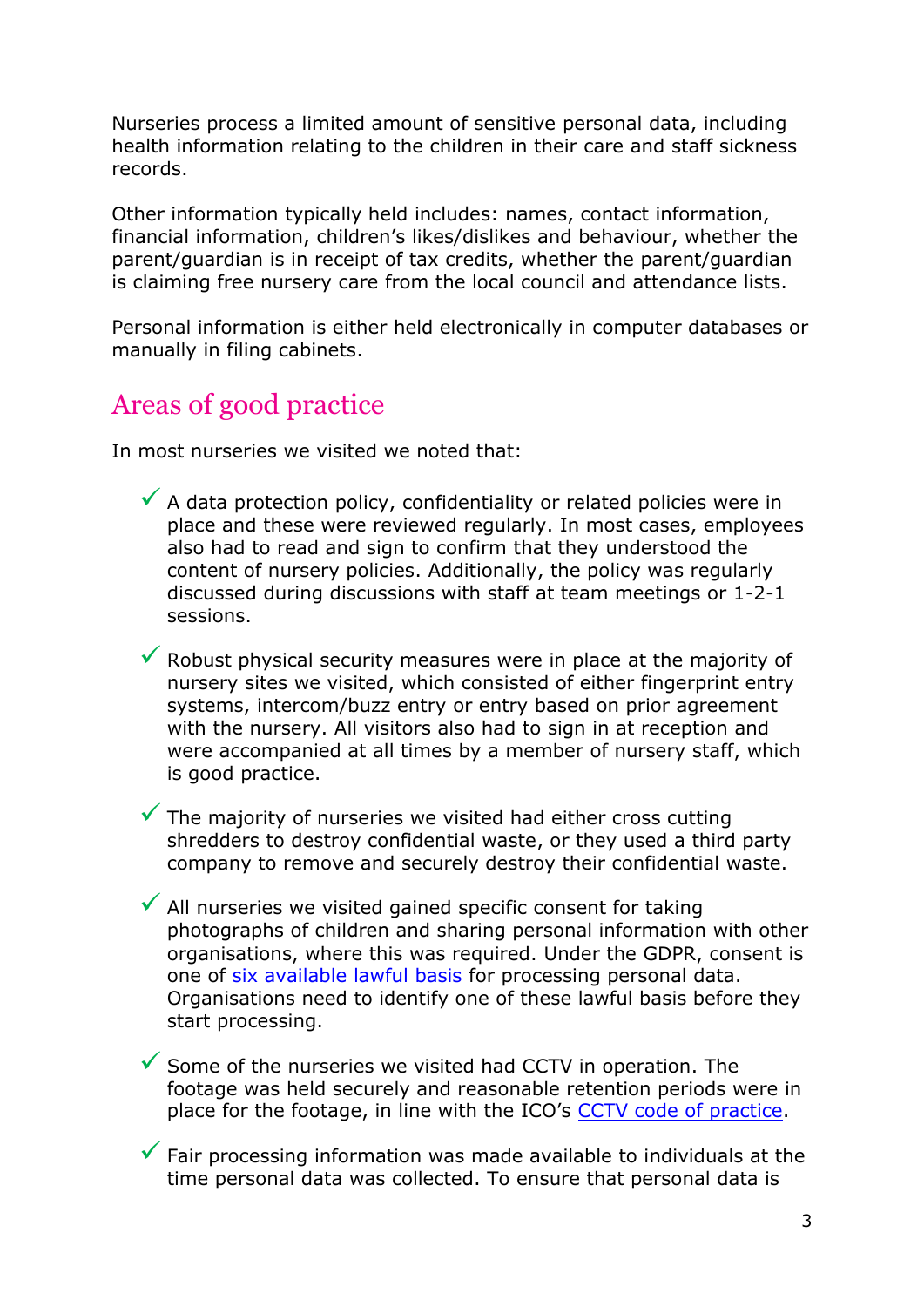processed fairly, individuals need to be told about how their personal data will be used, which is usually communicated in the form of a 'privacy notice'.

#### Areas for improvement

In most nurseries we visited we noted that:

- $\rightarrow$  Bespoke data protection training was not in place for staff. Training staff on their obligations under data protection law, is vital to protect personal data and to aid in preventing security incidents involving personal data. The ICO recommends that all staff complete data protection training on induction and **at least** every two years throughout their employment. We have a number of resources available on our website to help design and deliver training.
- $\rightarrow$  Processes for reporting and investigating security incidents involving personal data were not documented. It is important that organisations have a documented and embedded procedure for managing security incidents involving personal data, to reduce the risk of harm to affected individuals and ensure appropriate escalation. All staff should be told how to recognise a security incident and how to report them.
- $\rightarrow$  A process for dealing with subject access requests was not documented. Making a subject access request is one of the key rights afforded to individuals in data protection law, so it is important that nurseries understand how to recognise a request and process a request.
- $\rightarrow$  Nurseries did not always have a data sharing policy in place, which explained the circumstances in which they would share personal data with third parties. Additionally, if information was shared, this was rarely documented. There are a number of circumstances in which the law may permit the sharing of personal data with other organisations, however, there should be a clear documented process in place for deciding when and if personal data can be shared. This must be appropriately documented to ensure accountability.
- $\rightarrow$  A documented retention schedule for personal data was not always in place. Additionally, regular weeding, archiving and destruction of paper or electronic records did not always take place. Data protection law requires that personal data is not retained for longer than is necessary. In practice this means an organisation should have a documented retention schedule in place which takes into account any legal or regularity requirements, agreed industry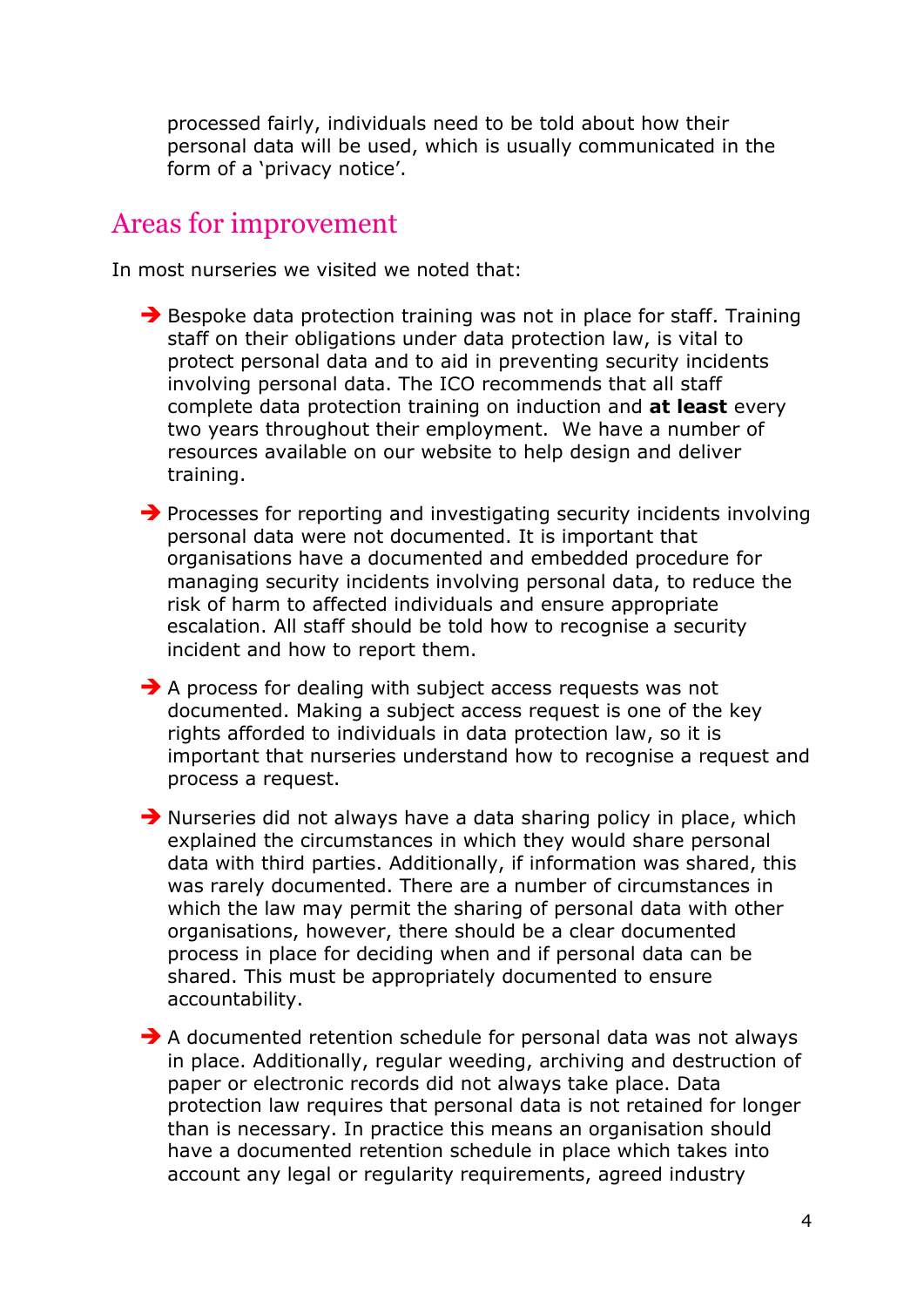practices and the specific circumstances regarding the personal data.

→ USB sticks and laptops were not always encrypted and in nurseries where USB sticks were not used, USB ports were not always locked down. The ICO strongly recommends that all portable devices, which contain personal data are encrypted. The ICO's guidance on ['encryption'](https://ico.org.uk/for-organisations/guide-to-data-protection/encryption/) provides detailed guidance on this.

In some of the nurseries we visited we noted that:

 $\rightarrow$  Staff often shared login information and passwords, rather than having their own individual profile for electronic case management systems and other applications. Sharing passwords and login information means that appropriate access controls are not created and additionally, an accurate audit trail of access, amendment and deletion of records cannot be maintained.

 $\rightarrow$  It was unknown whether anti-virus and firewall protection was always kept up to date or whether endpoint control was utilised. This creates an obvious risk to the nurseries personal data as it could enable unlawful access to personal data and delay detection.

 $\rightarrow$  Passwords on electronic devices tended to be weak and were not changed regularly enough. Additionally, devices did not automatically lock after a period of inactivity.

Secure printing was not always used or available. Where secure printing was unavailable, printers were not always kept in secure areas, or prints were not collected immediately from the printer. This could mean documents containing personal data could be inappropriately disclosed to other members of staff, or be misplaced.

 $\rightarrow$  Where remote or homeworking was permitted, there was no documented policy or procedure to advise staff of their obligations, such as, taking electronic equipment and paper records offsite. It is vital that personal data taken outside of the office is awarded the same level of protection if it is taken outside of the office. This is also the case if organisations allow members of staff to use their own devices to carry out the work of the organisation. The ICO's ['bring your own device \(BYOD\)'](https://ico.org.uk/media/for-organisations/documents/1563/ico_bring_your_own_device_byod_guidance.pdf) guidance will be helpful when designing a remote working policy or guidance for staff in this area.

 $\rightarrow$  If third party organisations were utilised for services such as; record disposal, hardware disposal and IT services, contracts were not in place, or it was unclear whether these contracts included appropriate security clauses to protect the personal information that was accessed. If a third party is involved, an organisation needs to